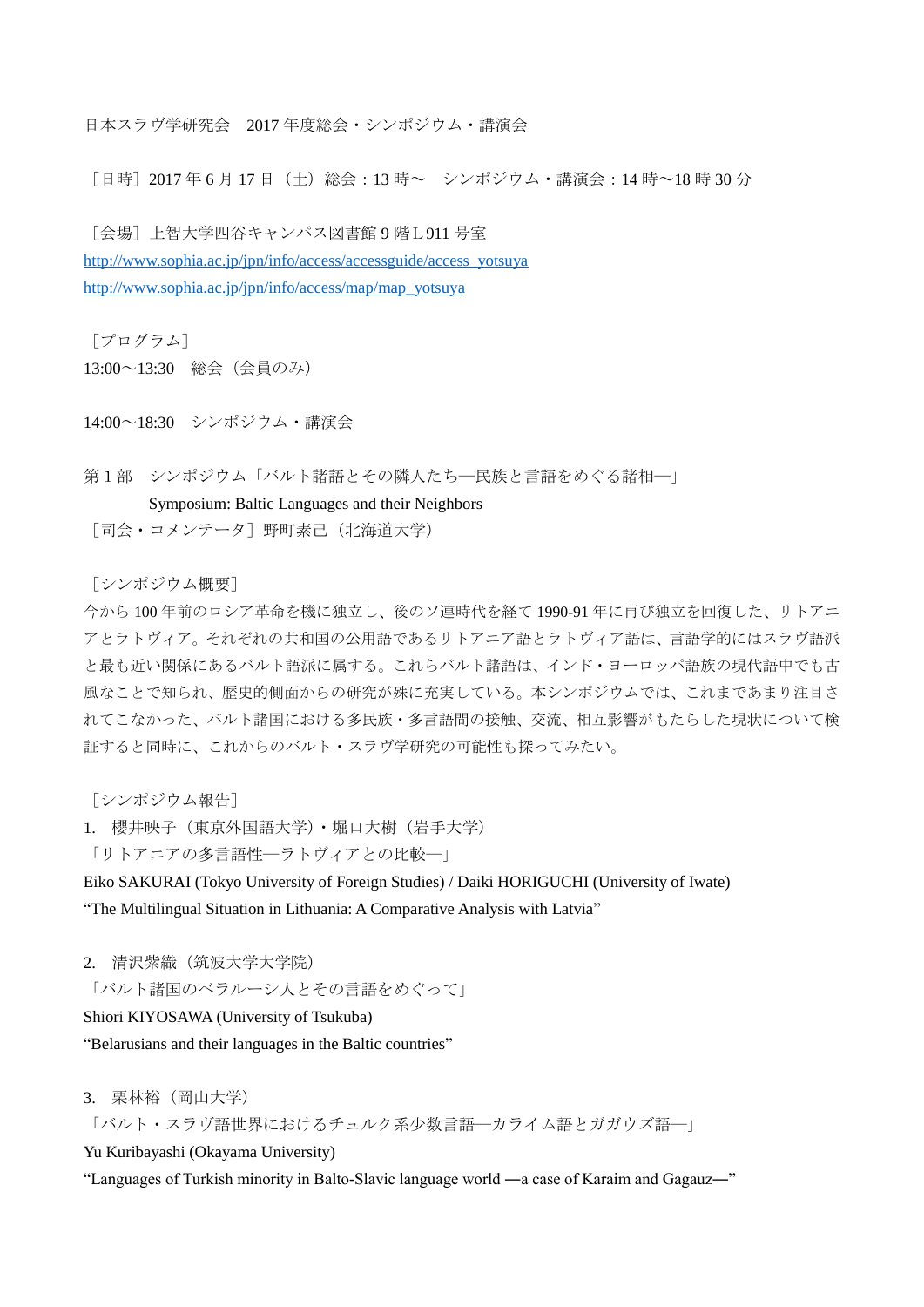4. 三谷惠子(東京大学)

「環バルト海地域における言語接触と言語変化」

Keiko MITANI (The University of Tokyo)

"Language Contact and Language Change in the Circum Baltic Area"

第2部 講演会 (※使用言語:英語)

Ineta Dabašinskienė (Vytautas Magnus University)

イネタ・ダバシンスキエネ博士(ヴィータウタス・マグヌス大学)

"Attitudes towards foreign languages in the Baltic States: the case of education sector"

「バルト諸国の外国語に対する態度―教育部門の場合―」

Olga T. Yokoyama (UCLA)

オリガ・ヨコヤマ博士

"Slavic PERSPECTIVE EXPRESSIONS in an interdisciplinary age"

「学際研究の時代におけるスラブ諸言語の視点表現」

[閉会挨拶]沼野充義会長(東京大学)

[協賛]科学研究費基盤(A)25243002(研究代表者 沼野充義)「越境と変容―グローバル化時代におけ るスラヴ・ユーラシア研究の超域的枠組みを求めて」

「後援] 駐日リトアニア共和国大使館 白水社

[シンポジウム報告要旨]

1. 櫻井映子(東京外国語大学)・堀口大樹(岩手大学)

「リトアニアの多言語性―ラトヴィアとの比較―」

バルト海東岸に位置するいわゆるバルト諸国は、歴史的に大きな体制転換と国境の変遷を幾度も経験し、多様 な民族と言語が混在し交差してきたという共通点をもつ。この発表では、隣国ラトヴィアとの類似と差異に基 づき、リトアニアの言語状況を特徴づけるとともに、この地域における多言語性とその変容がもたらした影響 について考察する。さらに、スラヴ学との関わりを中心に、バルト学研究の今後の展望についても述べる。

2. 清沢紫織(筑波大学大学院)

「バルト諸国のベラルーシ人とその言語をめぐって」

ベラルーシはスラヴ諸国の中でも、リトアニア及びラトヴィアの双方と国境を接する数少ない国であり、同国 の言語状況と政治支配史、及びベラルーシ人の民族文化は、古来よりバルト諸国・バルト諸民族との連続性の もとに発展してきた。こうした背景のもと、リトアニアとラトヴィアの両国には現在でも多くのベラルーシ人 が暮らしている。本報告では、両国に住むベラルーシ人の言語と文化保持をめぐる状況を両国で 20 世紀初頭 から展開されてきたベラルーシ人学校の歴史と現状に着目し考察する。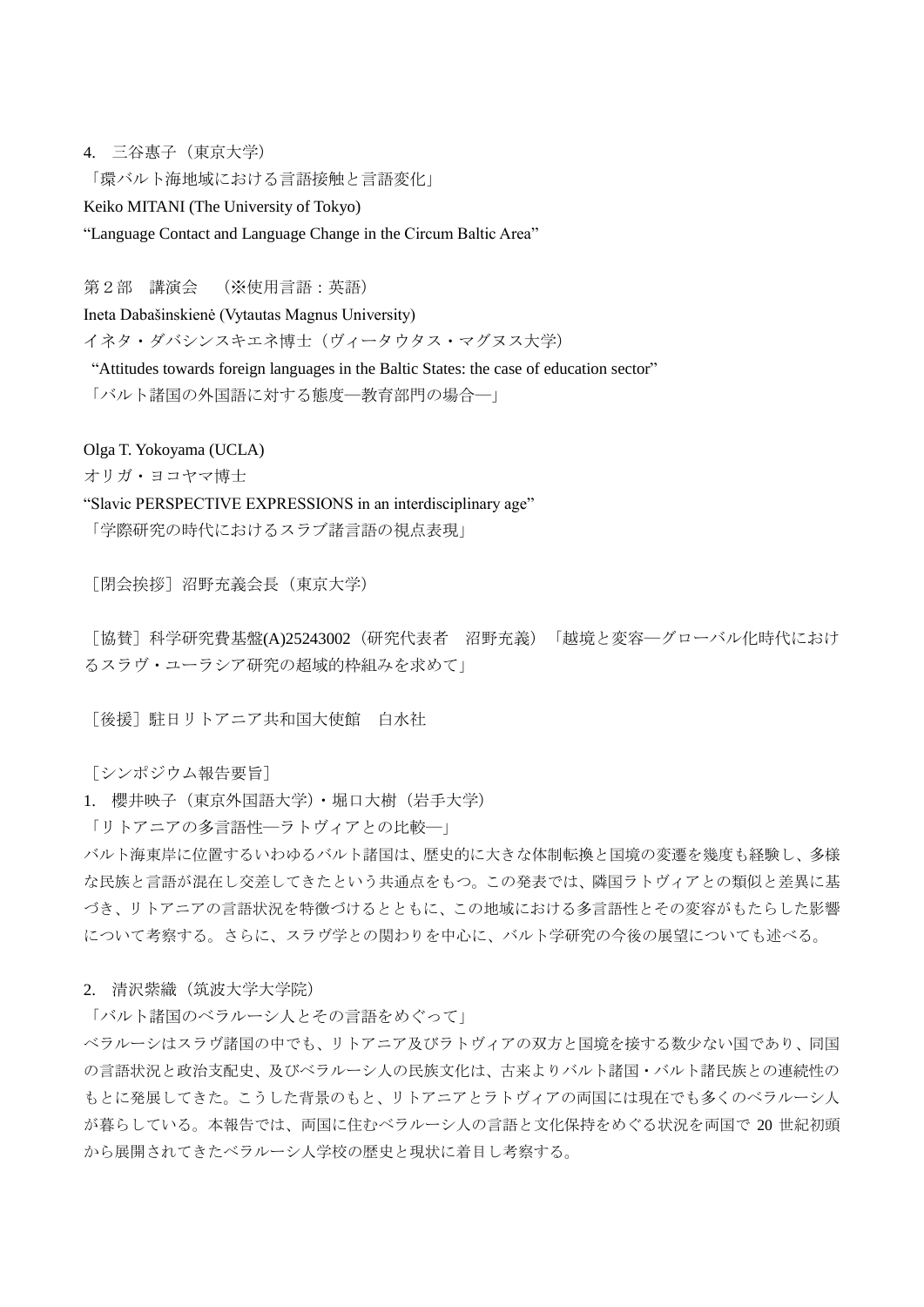#### 3. 栗林裕(岡山大学)

「バルト・スラヴ語世界におけるチュルク系少数言語 ―カライム語とガガウズ語―」

カライム語は、ユダヤ教の一派を信仰するリトアニアの少数民族の母語であり、チュルク語キプチャク語群に 属する危機的少数言語である。チュルク語は OV 語順が基本であるが、カライム語は VO 語順を持つ。一方、 ブルガリアのガガウズ語はチュルク語オグズ語群に属するが、カライム語と類似した言語特徴を共有する。本 発表ではカライム語とガガウズ語を中心に、バルト・スラヴ語世界におけるチュルク語との言語接触の一端を 紹介したい。

#### 4. 三谷惠子(東京大学)

「環バルト海地域における言語接触と言語変化」

"環バルト海地域"とよばれるヨーロッパ北東部の一角は、スラヴ系、バルト系、ゲルマン系、バルト・フィ ン系の諸言語、さらにはチュルク系言語などが相互にかかわりながら多層的な言語文化を形成してきた地域で ある。この発表では、この環バルト海地域で用いられてきたスラヴ語、バルト語、ゲルマン語の関係を言語接 触の例によって紹介しながら、スラヴ語・バルト語研究、言語類型論、歴史言語学におけるこの地域の意義を 考える。

#### [講演要旨]

## Ineta Dabašinskienė (Vytautas Magnus University)

イネタ・ダバシンスキエネ博士(ヴィータウタス・マグヌス大学)

"Attitudes towards foreign languages in the Baltic States: the case of education sector"

「バルト諸国の外国語に対する態度―教育部門の場合―」

In a modern world, social, political and economic transformations are taking in a variety of forms and with different effects. Throughout the Baltics, language and culture have played important roles in the process of transformation. Since the early 1990s the Baltic States have experienced the rapid change from authoritarian rule to democratic life that has fundamentally affected the educational sector.

Language and education policy were always the prerogative of the state. The calling EU policies on inclusiveness, cultural and linguistic diversities and equal opportunities made some changes in policy-making process. Despite the EU-wide developments in education, one of the key features of the Baltic States was to provide teaching through the medium of the mother tongue for the minority children. However, following the recent developments in the region there was an urgent need for a more constructive dialogue on the role and meaning of education, and on relations with culturally and linguistically heterogeneous groups.

The presentation offers critical analyses of the policies of education and language in culturally and linguistically heterogeneous region. Besides the discussions on schooling in mother tongue for minority children, emerging foreign language education policy will be analyzed, as this domain currently presents diverging challenges in Western and Eastern Europe.

A specific focus will be on Lithuania and its political debates on the introduction of compulsory early foreign language education as a result of EU membership and globalization. The presentation will discuss language ideological debates ranging from ethnolinguistic nationalism to the post-modern approach of diversity and multilingualism. There are conflicting language policy orientations resulting from attempts to strengthen the position of the national (state) language, and to respect multilingualism promoted by the EU. The compulsory